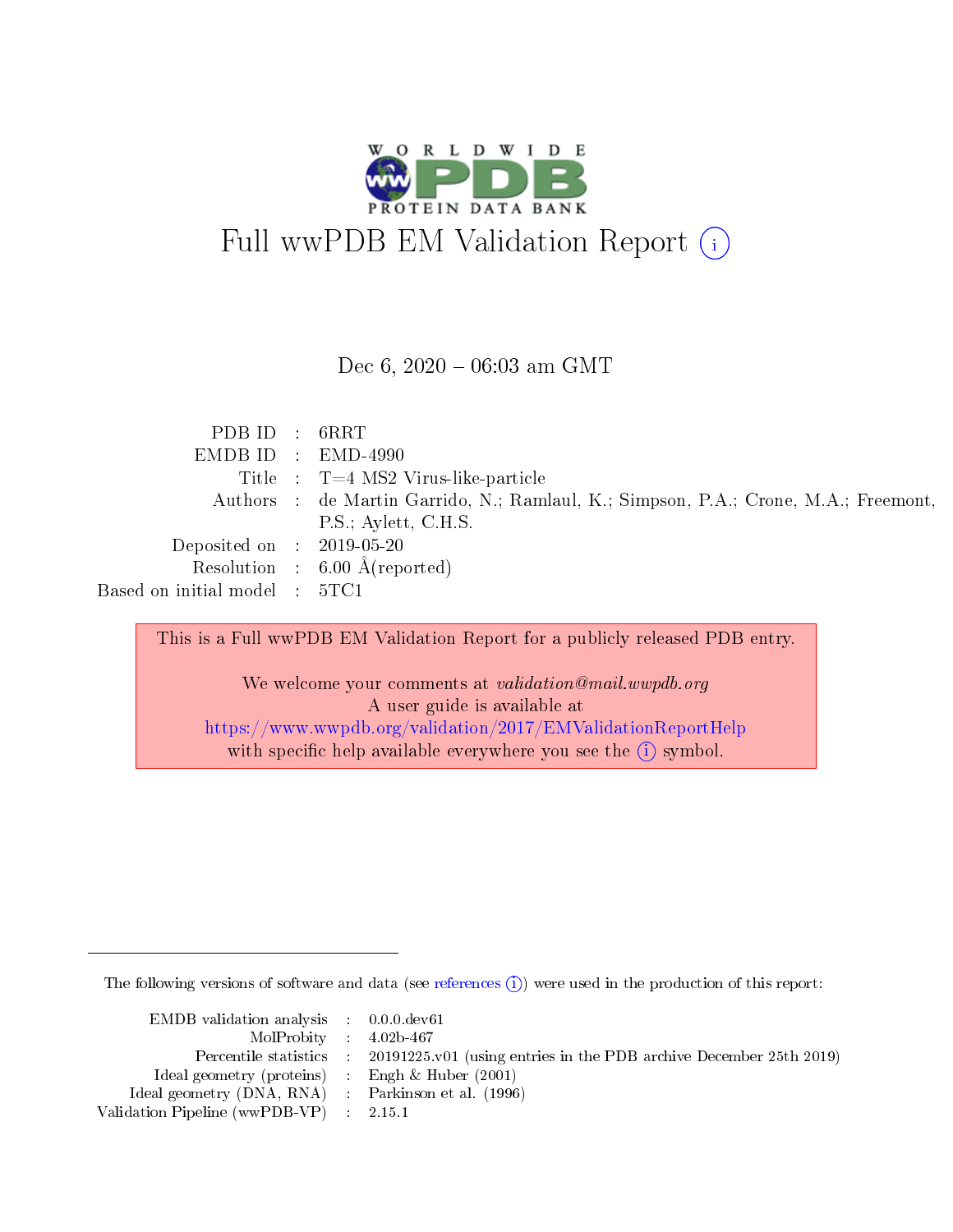# 1 [O](https://www.wwpdb.org/validation/2017/EMValidationReportHelp#overall_quality)verall quality at a glance  $(i)$

The following experimental techniques were used to determine the structure: ELECTRON MICROSCOPY

The reported resolution of this entry is  $6.00 \text{ Å}.$ 

Percentile scores (ranging between 0-100) for global validation metrics of the entry are shown in the following graphic. The table shows the number of entries on which the scores are based.



| Metric-               | <u>w hole</u> archive<br>$(\#\text{Entries})$ | Livi structures<br>$(\#\text{Entries})$ |
|-----------------------|-----------------------------------------------|-----------------------------------------|
| Clashscore            | 158937                                        | 4997                                    |
| Ramachandran outliers | 154571                                        |                                         |

The table below summarises the geometric issues observed across the polymeric chains and their fit to the map. The red, orange, yellow and green segments of the bar indicate the fraction of residues that contain outliers for  $\geq=3, 2, 1$  and 0 types of geometric quality criteria respectively. A grey segment represents the fraction of residues that are not modelled. The numeric value for each fraction is indicated below the corresponding segment, with a dot representing fractions  $\epsilon = 5\%$ The upper red bar (where present) indicates the fraction of residues that have poor fit to the EM map (all-atom inclusion  $\langle 40\% \rangle$ ). The numeric value is given above the bar.

| Mol | Chain | $\mid$ Length | Quality of chain |                      |
|-----|-------|---------------|------------------|----------------------|
|     | А     | 130           | 9%<br>95%        | $\bullet$            |
|     | В     | 130           | 11%<br>98%       | $\bullet\bullet$     |
|     |       | 130           | 6%<br>95%        | $\ddot{\phantom{1}}$ |
|     |       | 130           | 8%<br>95%        |                      |

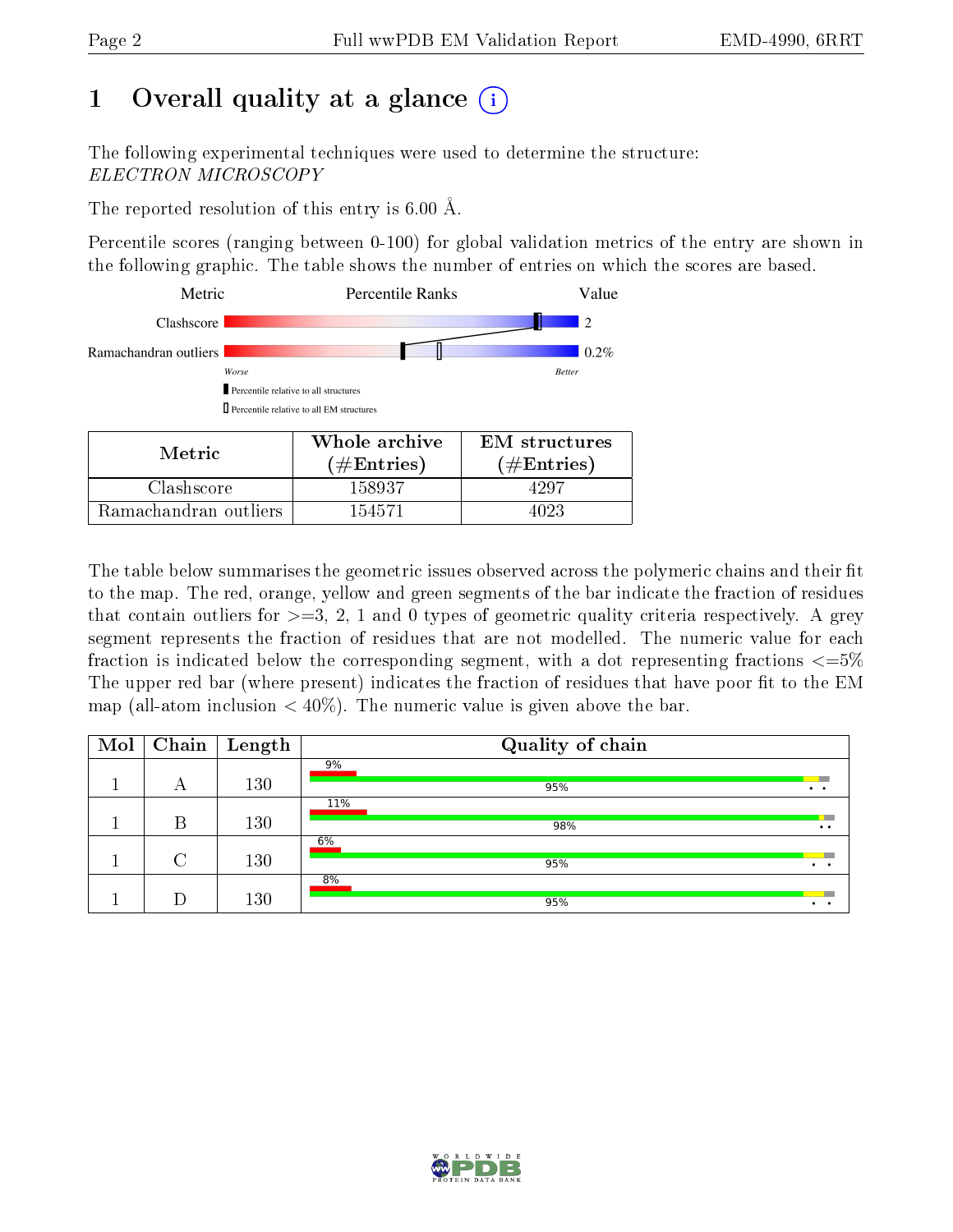# 2 Entry composition (i)

There is only 1 type of molecule in this entry. The entry contains 2052 atoms, of which 0 are hydrogens and 0 are deuteriums.

In the tables below, the AltConf column contains the number of residues with at least one atom in alternate conformation and the Trace column contains the number of residues modelled with at most 2 atoms.

| Mol | Chain | Residues |       | Atoms   |     |     | $\mathrm{AltConf}$ | <b>Trace</b> |
|-----|-------|----------|-------|---------|-----|-----|--------------------|--------------|
|     | А     | 128      | Total | C       | N   |     | 0                  |              |
|     |       |          | 513   | 256     | 128 | 129 |                    |              |
|     | B     | 128      | Total | C       | N   |     | 0                  |              |
|     |       |          | 513   | 256     | 128 | 129 |                    |              |
|     |       | 128      | Total | C       | N   |     | 0                  |              |
|     |       |          | 513   | 256     | 128 | 129 |                    |              |
|     |       | 128      | Total | $\rm C$ | N   |     | 0                  |              |
|     |       |          | 513   | 256     | 128 | 129 |                    |              |

Molecule 1 is a protein called Capsid protein.

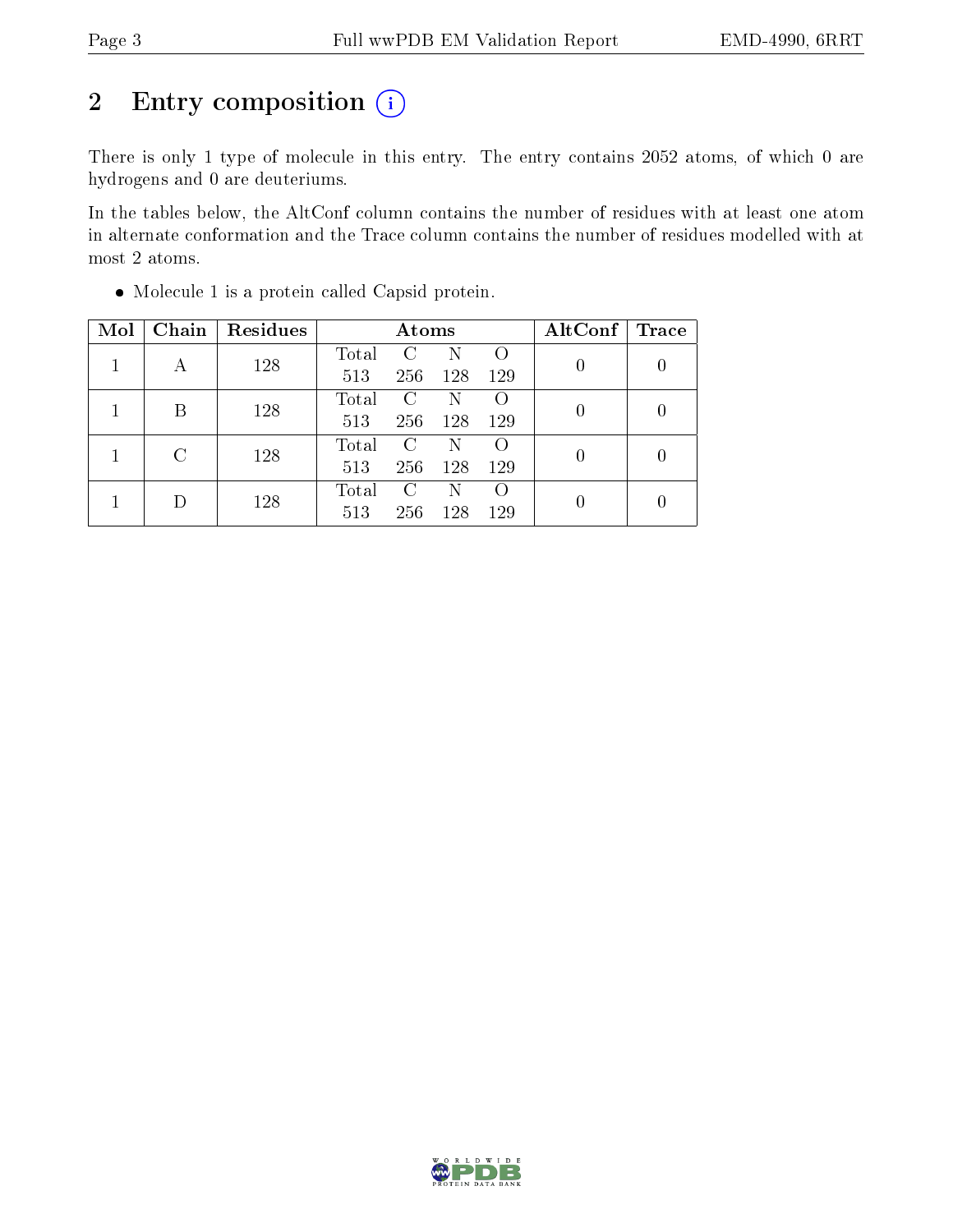# <span id="page-3-0"></span>3 Residue-property plots  $(i)$

These plots are drawn for all protein, RNA, DNA and oligosaccharide chains in the entry. The first graphic for a chain summarises the proportions of the various outlier classes displayed in the second graphic. The second graphic shows the sequence view annotated by issues in geometry and atom inclusion in map density. Residues are color-coded according to the number of geometric quality criteria for which they contain at least one outlier: green  $= 0$ , yellow  $= 1$ , orange  $= 2$ and red  $=$  3 or more. A red diamond above a residue indicates a poor fit to the EM map for this residue (all-atom inclusion  $\lt 40\%$ ). Stretches of 2 or more consecutive residues without any outlier are shown as a green connector. Residues present in the sample, but not in the model, are shown in grey.

• Molecule 1: Capsid protein



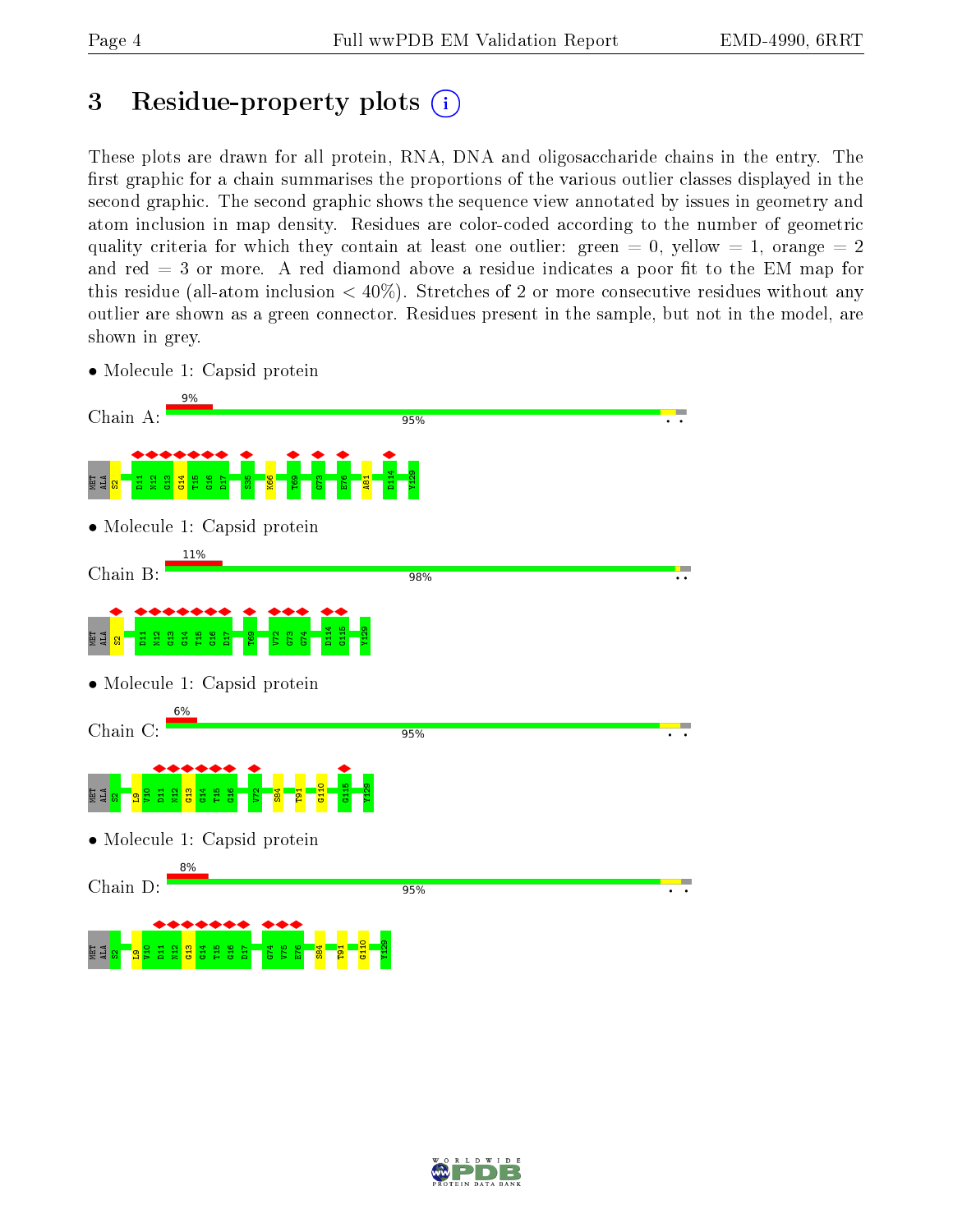# 4 Experimental information  $(i)$

| Property                           | Value                           | Source                         |
|------------------------------------|---------------------------------|--------------------------------|
| EM reconstruction method           | <b>SINGLE PARTICLE</b>          | Depositor                      |
| Imposed symmetry                   | POINT, I                        | Depositor                      |
| Number of particles used           | 3499                            | Depositor                      |
| Resolution determination method    | FSC 0.143 CUT-OFF               | Depositor                      |
| CTF correction method              | PHASE FLIPPING AND<br>AMPLITUDE | Depositor                      |
|                                    | CORRECTION; Internal in RELION  |                                |
| Microscope                         | FEI TECNAI F20                  | Depositor                      |
| Voltage (kV)                       | 200                             | Depositor                      |
| Electron dose $(e^-/\text{\AA}^2)$ | 80                              | Depositor                      |
| Minimum defocus (nm)               | $-300$                          | Depositor                      |
| Maximum defocus<br>(nm)            | $-2000$                         | $\overline{\text{De}}$ positor |
| Magnification                      | 100000                          | Depositor                      |
| Image detector                     | FEI FALCON I (4k x 4k)          | $\overline{\text{De}}$ positor |
| Maximum map value                  | 0.067                           | Depositor                      |
| Minimum map value                  | $-0.005$                        | Depositor                      |
| Average map value                  | 0.009                           | Depositor                      |
| Map value standard deviation       | 0.012                           | Depositor                      |
| Recommended contour level          | 0.04                            | Depositor                      |
| Map size $(A)$                     | 394.63678, 394.63678, 394.63678 | wwPDB                          |
| Map dimensions                     | 384, 384, 384                   | wwPDB                          |
| Map angles $(°)$                   | 90.0, 90.0, 90.0                | wwPDB                          |
| Pixel spacing $(A)$                | 1.0277, 1.0277, 1.0277          | Depositor                      |

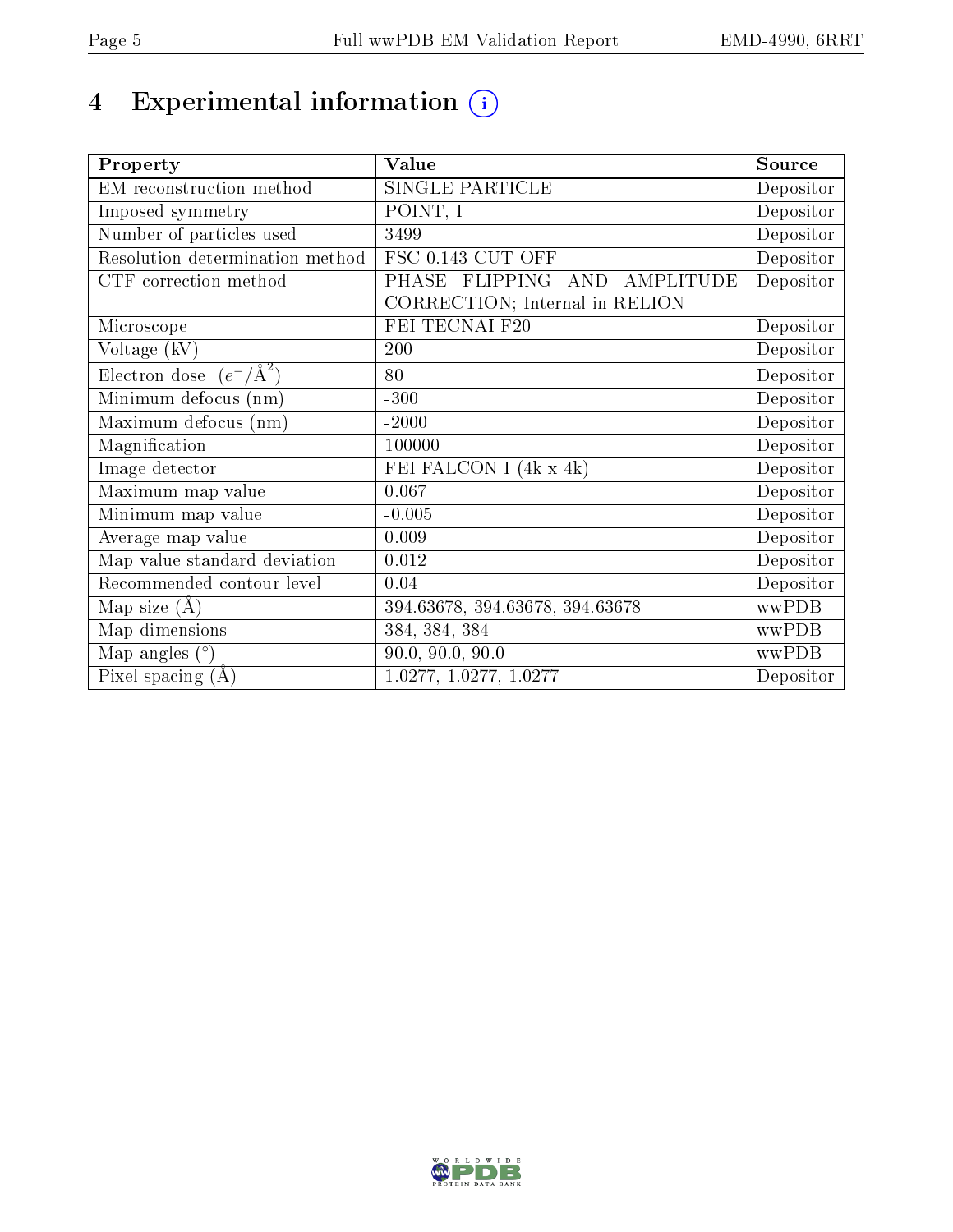# 5 Model quality  $(i)$

## 5.1 Standard geometry  $(i)$

The Z score for a bond length (or angle) is the number of standard deviations the observed value is removed from the expected value. A bond length (or angle) with  $|Z| > 5$  is considered an outlier worth inspection. RMSZ is the root-mean-square of all Z scores of the bond lengths (or angles).

| Mol          | Chain  |      | Bond lengths  | Bond angles |                    |  |
|--------------|--------|------|---------------|-------------|--------------------|--|
|              |        | RMSZ | $\# Z >5$     | RMSZ        | $\# Z  > 5$        |  |
| $\mathbf{1}$ |        | 0.61 | 0/512         | 0.90        | $1/637(0.2\%)$     |  |
|              | В      | 0.62 | 0/512         | 0.82        | 1/637<br>$(0.2\%)$ |  |
|              | $\cap$ | 0.56 | 0/512         | 0.86        | 1/637<br>$(0.2\%)$ |  |
|              | Ð      | 0.56 | 0/512         | 0.86        | $(0.2\%)$<br>1/637 |  |
| AH           | АH     | 0.59 | $^\prime2048$ | 0.86        | /2548<br>$(0.2\%)$ |  |

There are no bond length outliers.

All (4) bond angle outliers are listed below:

| Mol | Chain    |    | $\mid$ Res $\mid$ Type $\mid$ | Atoms                        | Z | $\lambda$ Observed $(^\circ)$ | $Ideal(^o)$ |
|-----|----------|----|-------------------------------|------------------------------|---|-------------------------------|-------------|
|     |          |    | SER.                          | N-CA-C   -8.38               |   | 88.38                         | -111-00     |
|     |          |    | -SER-                         | $\vert$ N-CA-C $\vert$ -6.43 |   | 93.63                         | 111 00      |
|     |          | 13 | GLY -                         | N-CA-C   -5.87               |   | 98.43                         | 113.10      |
|     | $\Gamma$ | 13 | GLY.                          | $N\text{-CA-C}$ 1 -5.84      |   | 98.51                         | 113 10      |

There are no chirality outliers.

There are no planarity outliers.

## 5.2 Too-close contacts  $(i)$

In the following table, the Non-H and H(model) columns list the number of non-hydrogen atoms and hydrogen atoms in the chain respectively. The H(added) column lists the number of hydrogen atoms added and optimized by MolProbity. The Clashes column lists the number of clashes within the asymmetric unit, whereas Symm-Clashes lists symmetry-related clashes.

| Mol |      |          | Chain   Non-H   H(model)   H(added)   Clashes   Symm-Clashes |
|-----|------|----------|--------------------------------------------------------------|
|     | 513  | 139      |                                                              |
|     | 513  | 139      |                                                              |
|     | 513  | 139      |                                                              |
|     | 513  | $^{139}$ |                                                              |
|     | 2052 | 556      |                                                              |

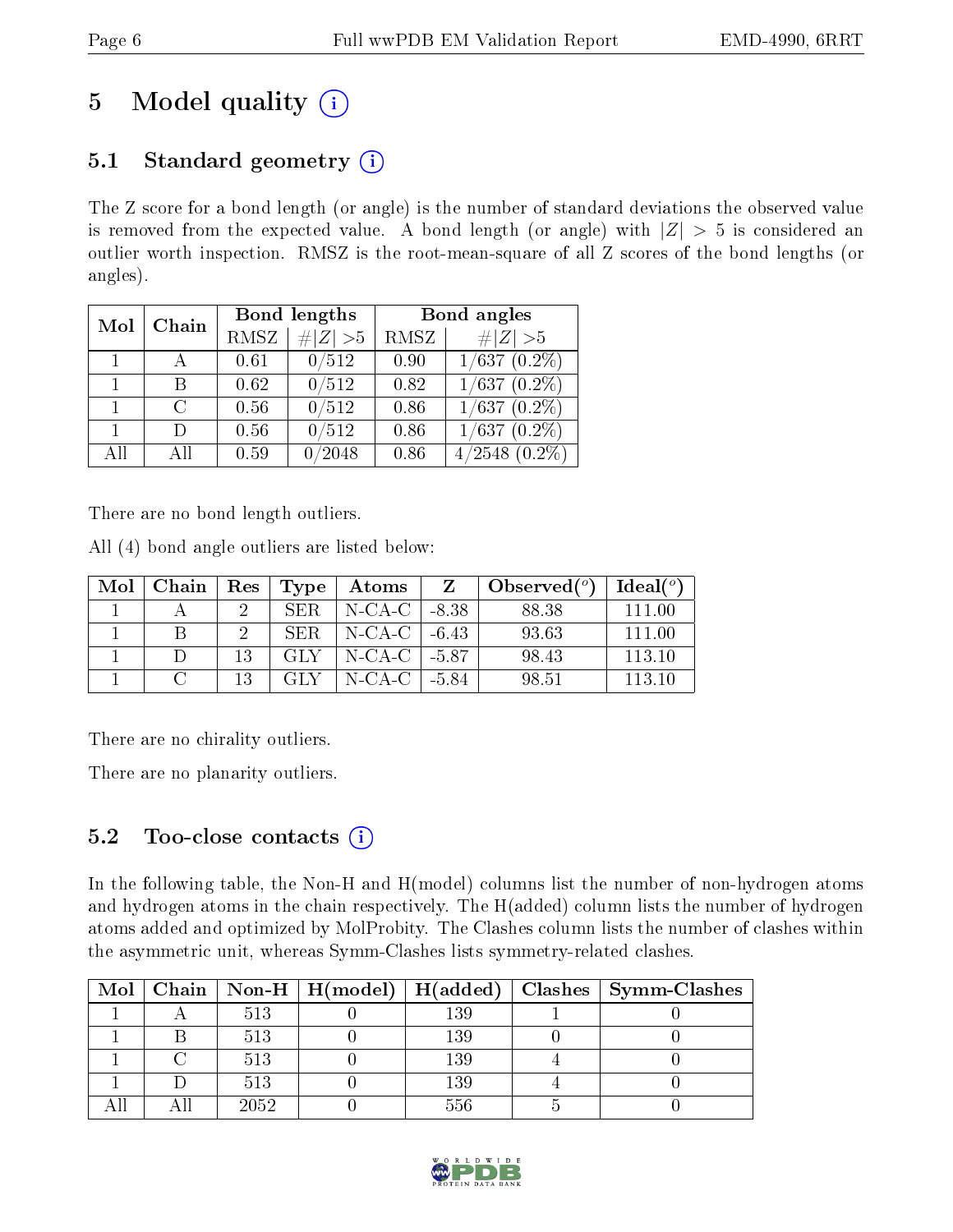The all-atom clashscore is defined as the number of clashes found per 1000 atoms (including hydrogen atoms). The all-atom clashscore for this structure is 2.

All (5) close contacts within the same asymmetric unit are listed below, sorted by their clash magnitude.

| Atom-1          | Atom-2              | Interatomic<br>distance $(A)$ | Clash<br>overlap $(A)$ |
|-----------------|---------------------|-------------------------------|------------------------|
| 1:C:9:LEU:O     | 1: D: 110: GLY: HA3 | 2.00                          | 0.61                   |
| 1:C:110:GLY:HA3 | 1: D:9: LEU:O       | 2.00                          | 0.59                   |
| 1:C:84:SER:CA   | 1: D:91:THR:O       | 2.60                          | 0.50                   |
| 1:C:91:THR:O    | 1: D:84: SER:CA     | 2.60                          | 0.50                   |
| 1: A:66:LYS:O   | 1: A:81: ALA: N     | 2.53                          |                        |

There are no symmetry-related clashes.

### 5.3 Torsion angles (i)

#### 5.3.1 Protein backbone  $(i)$

In the following table, the Percentiles column shows the percent Ramachandran outliers of the chain as a percentile score with respect to all PDB entries followed by that with respect to all EM entries.

The Analysed column shows the number of residues for which the backbone conformation was analysed, and the total number of residues.

| Mol | Chain   | Analysed        | Favoured     | Allowed  | Outliers | Percentiles |     |
|-----|---------|-----------------|--------------|----------|----------|-------------|-----|
|     | A       | 126/130(97%)    | 119 $(94\%)$ | 6(5%)    | $1(1\%)$ | 19          | 60  |
|     | B       | 126/130(97%)    | 123 (98%)    | $3(2\%)$ | 0        |             | 100 |
|     | $\rm C$ | 126/130(97%)    | $120(95\%)$  | 6(5%)    |          | 100         | 100 |
|     | D.      | 126/130(97%)    | $120(95\%)$  | 6(5%)    | 0        |             | 100 |
| All | All     | $504/520$ (97%) | 482 (96\%)   | 21(4%)   | $1(0\%)$ | 50          | 81  |

All (1) Ramachandran outliers are listed below:

| Chain | Res | Lype |
|-------|-----|------|
|       |     |      |

#### 5.3.2 Protein sidechains  $(i)$

There are no protein residues with a non-rotameric sidechain to report in this entry.

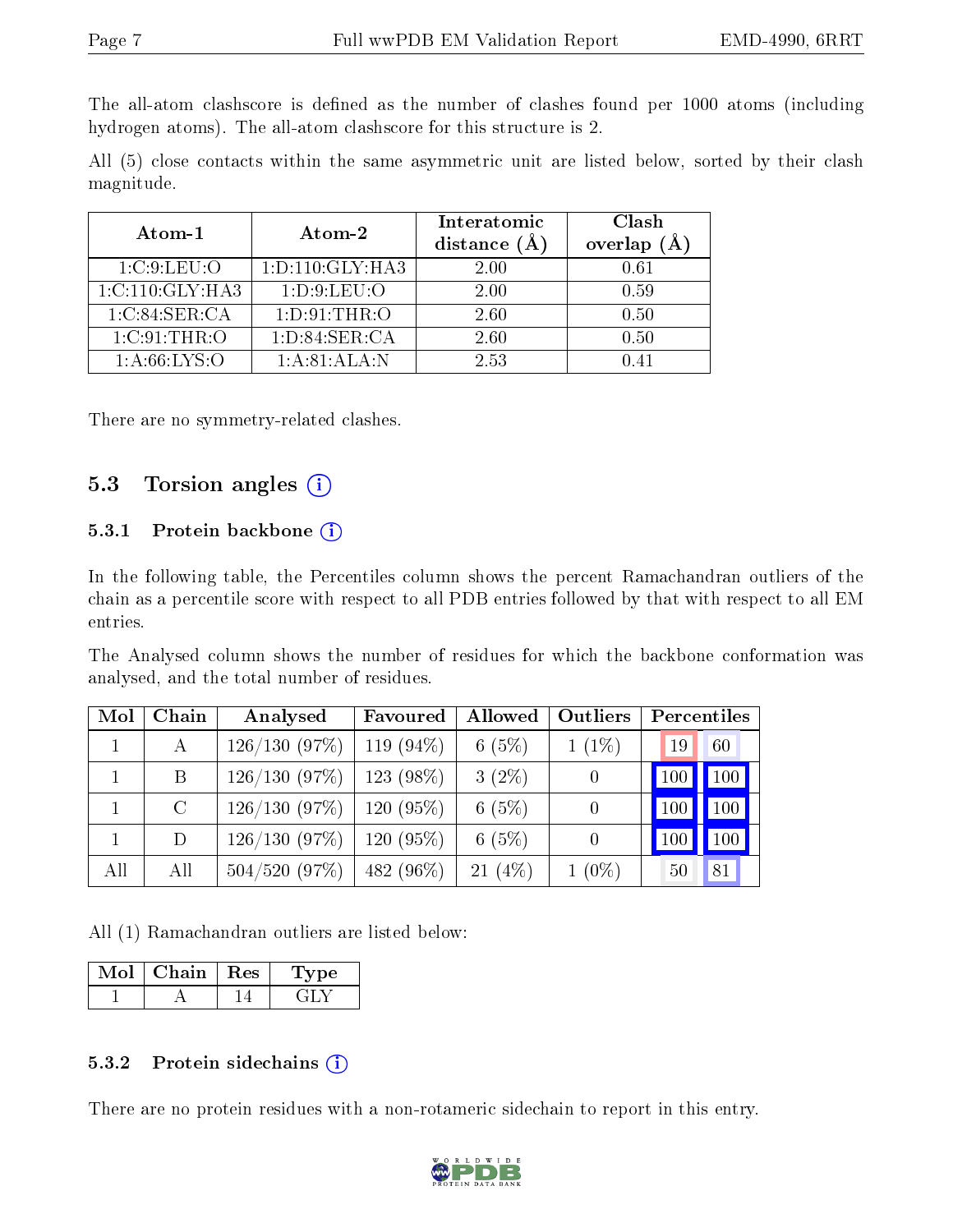#### 5.3.3 RNA [O](https://www.wwpdb.org/validation/2017/EMValidationReportHelp#rna)i

There are no RNA molecules in this entry.

## 5.4 Non-standard residues in protein, DNA, RNA chains (i)

There are no non-standard protein/DNA/RNA residues in this entry.

#### 5.5 Carbohydrates  $(i)$

There are no monosaccharides in this entry.

## 5.6 Ligand geometry  $(i)$

There are no ligands in this entry.

## 5.7 [O](https://www.wwpdb.org/validation/2017/EMValidationReportHelp#nonstandard_residues_and_ligands)ther polymers  $(i)$

There are no such residues in this entry.

## 5.8 Polymer linkage issues  $(i)$

There are no chain breaks in this entry.

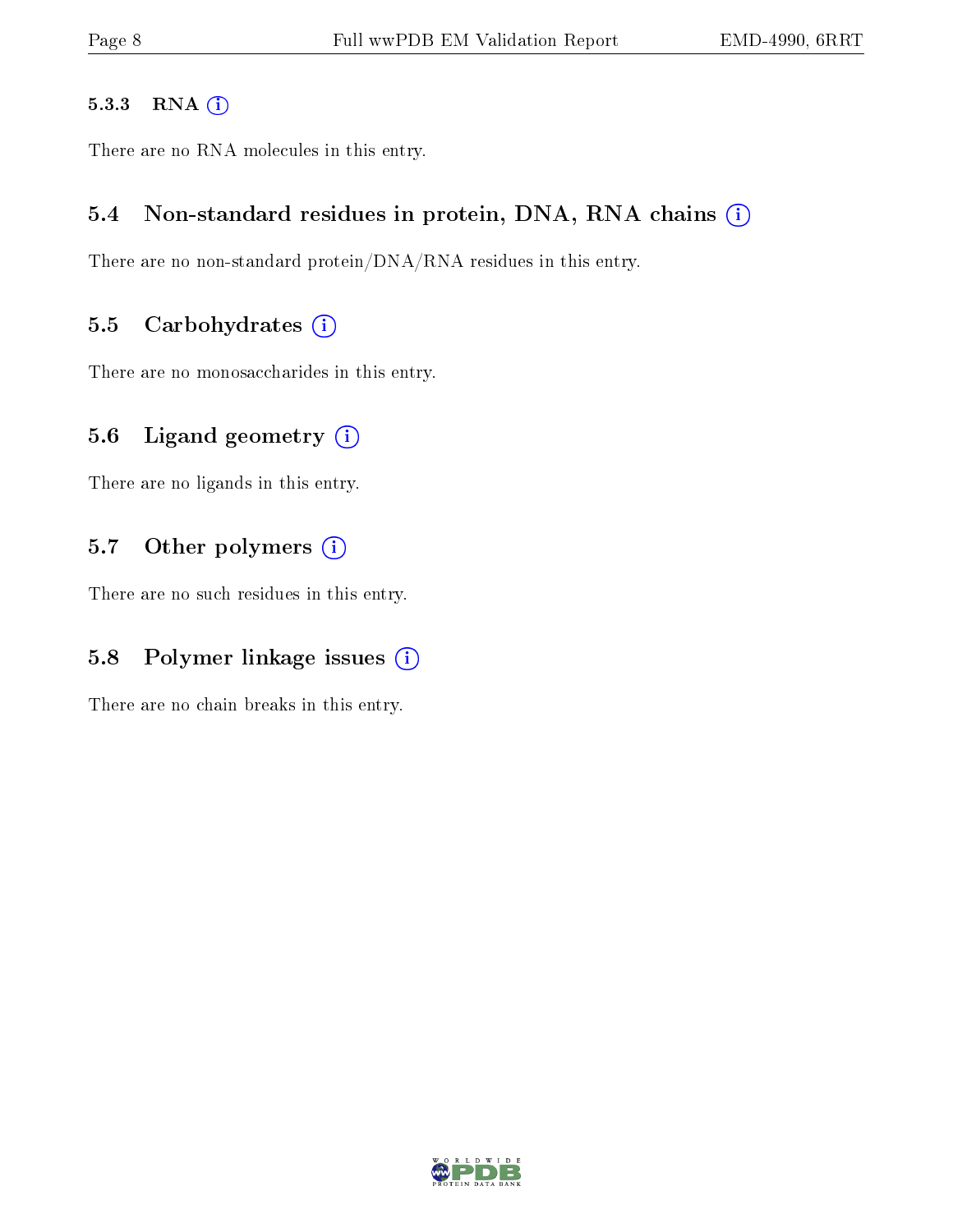# 6 Map visualisation  $(i)$

This section contains visualisations of the EMDB entry EMD-4990. These allow visual inspection of the internal detail of the map and identification of artifacts.

Images derived from a raw map, generated by summing the deposited half-maps, are presented below the corresponding image components of the primary map to allow further visual inspection and comparison with those of the primary map.

## 6.1 [O](https://www.wwpdb.org/validation/2017/EMValidationReportHelp#orthogonal_projections)rthogonal projections (i)

#### 6.1.1 Primary map





6.1.2 Raw map



The images above show the map projected in three orthogonal directions.

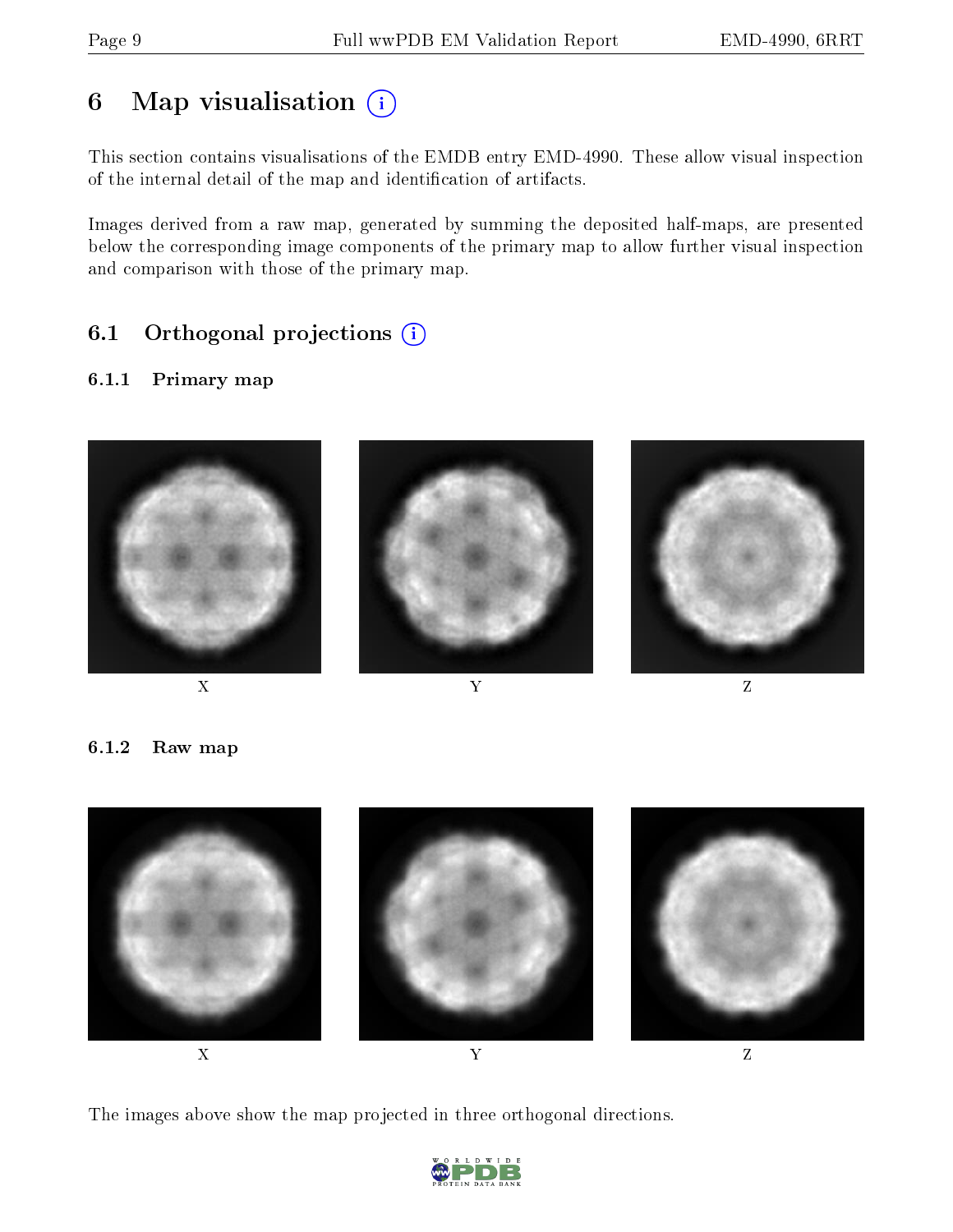6.2 Central slices  $(i)$ 

#### 6.2.1 Primary map



X Index: 192 Y Index: 192 Z Index: 192





#### 6.2.2 Raw map



X Index: 192 Y Index: 192 Z Index: 192

The images above show central slices of the map in three orthogonal directions.

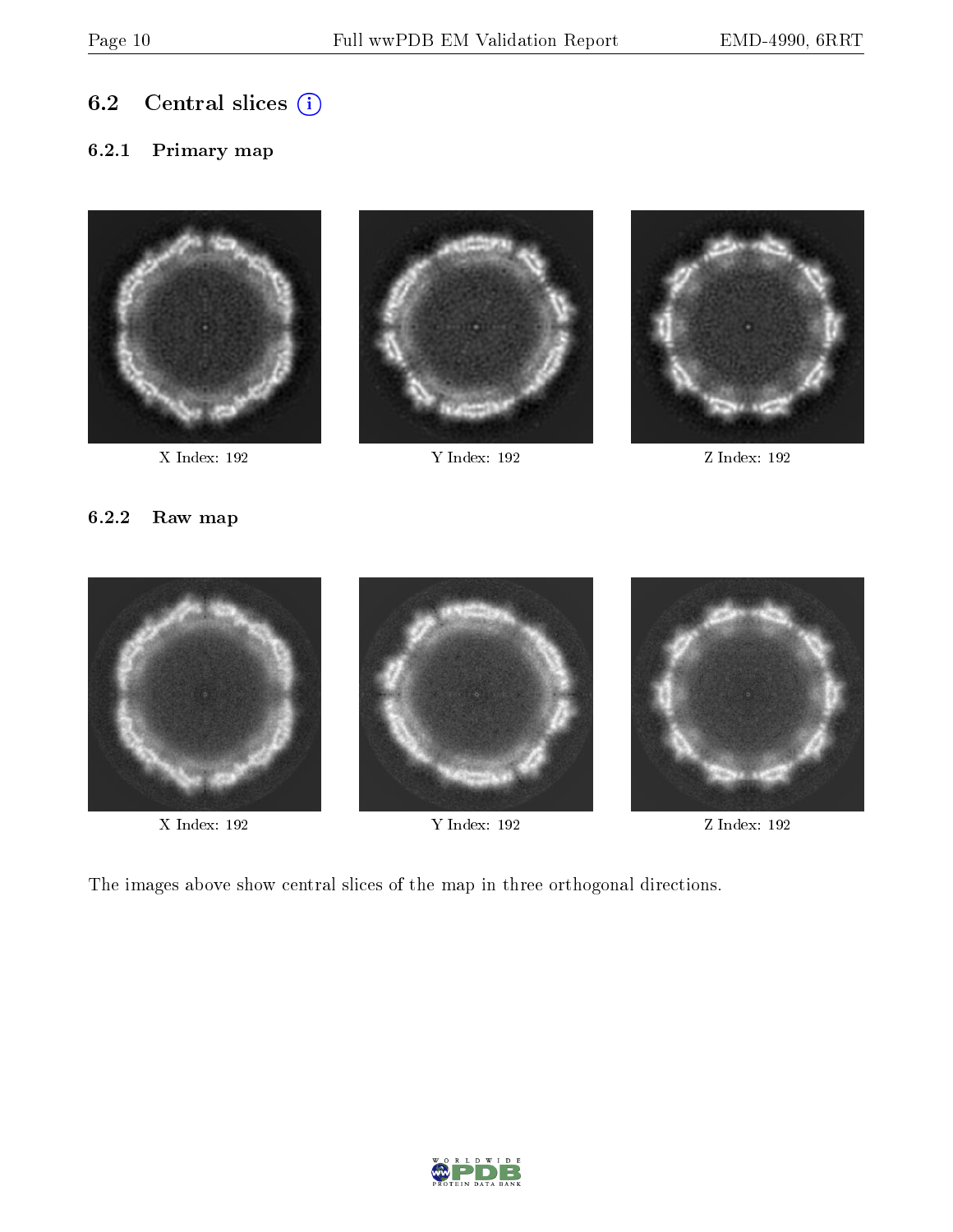## 6.3 Largest variance slices (i)

#### 6.3.1 Primary map



X Index: 300 Y Index: 290 Z Index: 103





#### 6.3.2 Raw map



The images above show the largest variance slices of the map in three orthogonal directions.

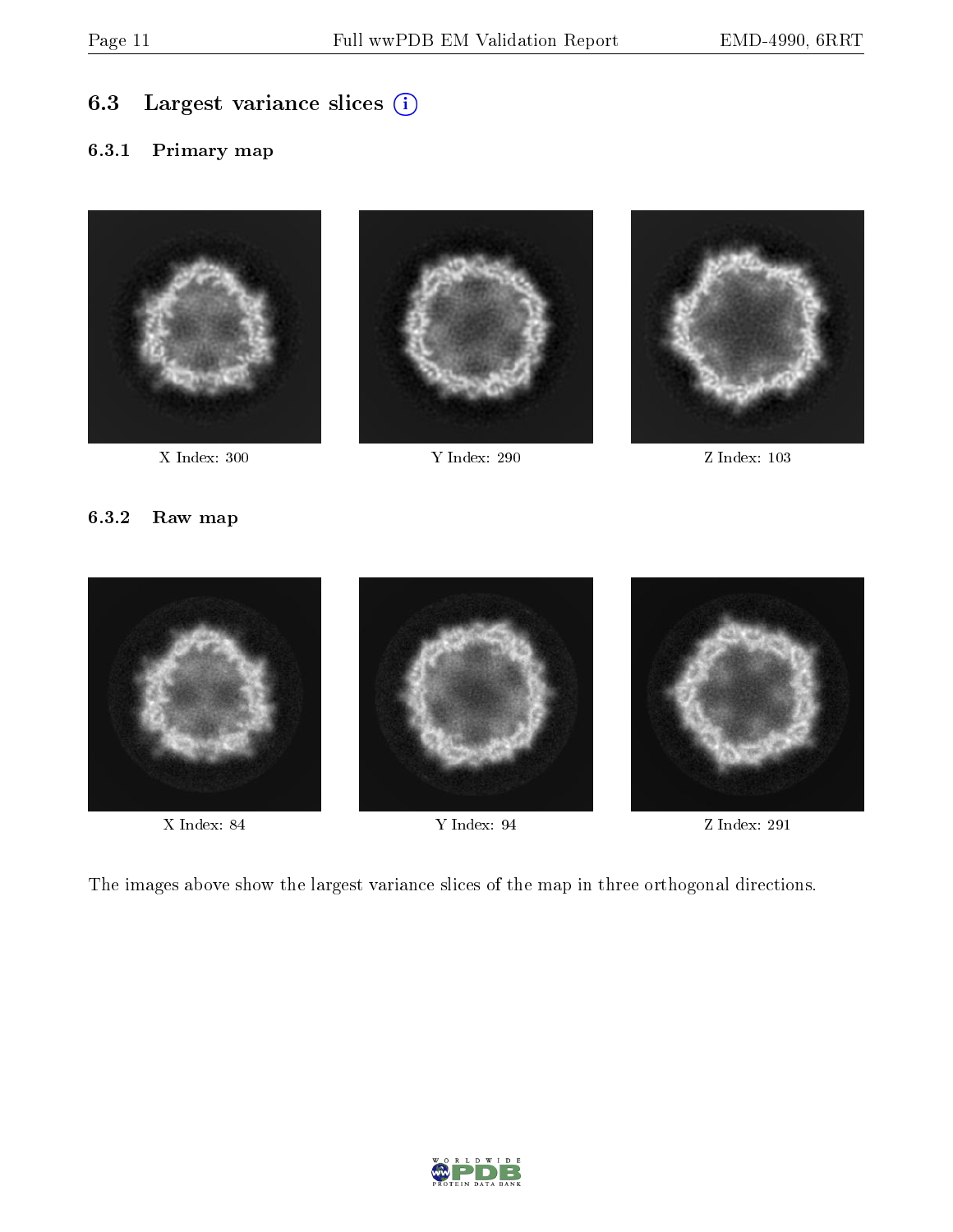## 6.4 [O](https://www.wwpdb.org/validation/2017/EMValidationReportHelp#orthogonal_views)rthogonal surface views  $(i)$

#### 6.4.1 Primary map



The images above show the 3D surface view of the map at the recommended contour level 0.04. These images, in conjunction with the slice images, may facilitate assessment of whether an appropriate contour level has been provided.

#### 6.4.2 Raw map



These images show the 3D surface of the raw map. The raw map's contour level was selected so that its surface encloses the same volume as the primary map does at its recommended contour level.

#### 6.5 Mask visualisation  $(i)$

This section was not generated. No masks/segmentation were deposited.

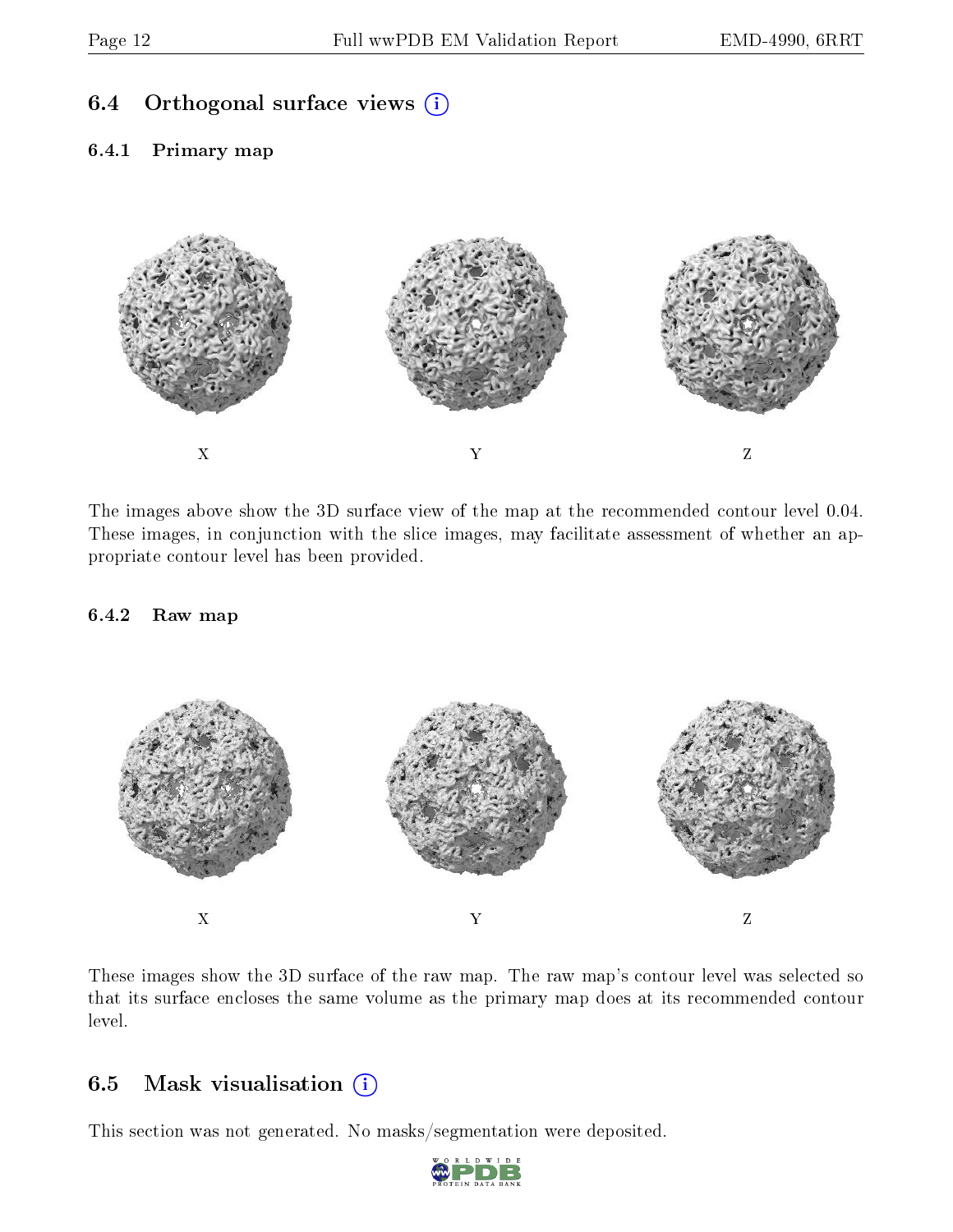# 7 Map analysis  $(i)$

This section contains the results of statistical analysis of the map.

## 7.1 Map-value distribution  $(i)$



The map-value distribution is plotted in 128 intervals along the x-axis. The y-axis is logarithmic. A spike in this graph at zero usually indicates that the volume has been masked.

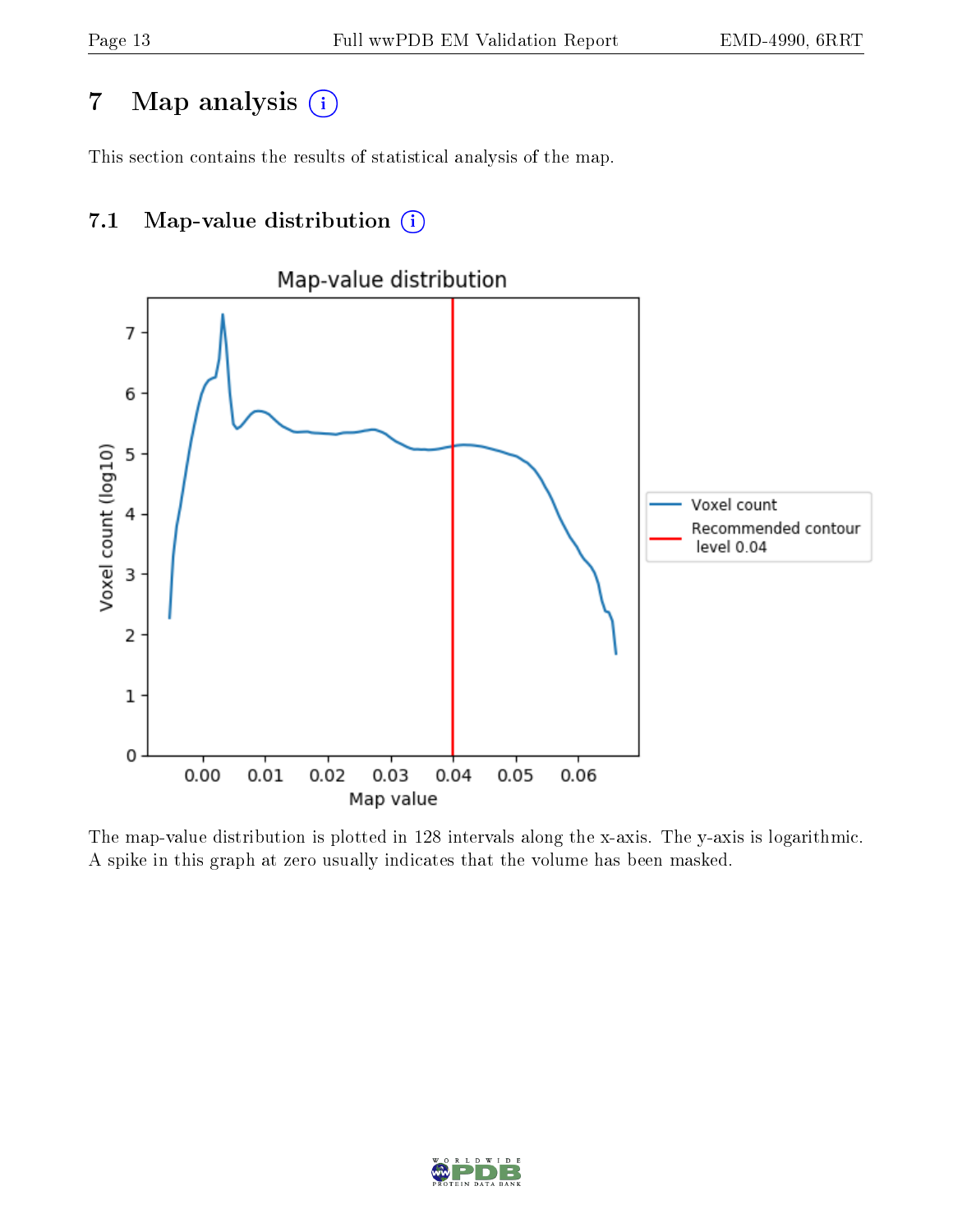## 7.2 Volume estimate  $(i)$



The volume at the recommended contour level is  $3060 \text{ nm}^3$ ; this corresponds to an approximate mass of 2764 kDa.

The volume estimate graph shows how the enclosed volume varies with the contour level. The recommended contour level is shown as a vertical line and the intersection between the line and the curve gives the volume of the enclosed surface at the given level.

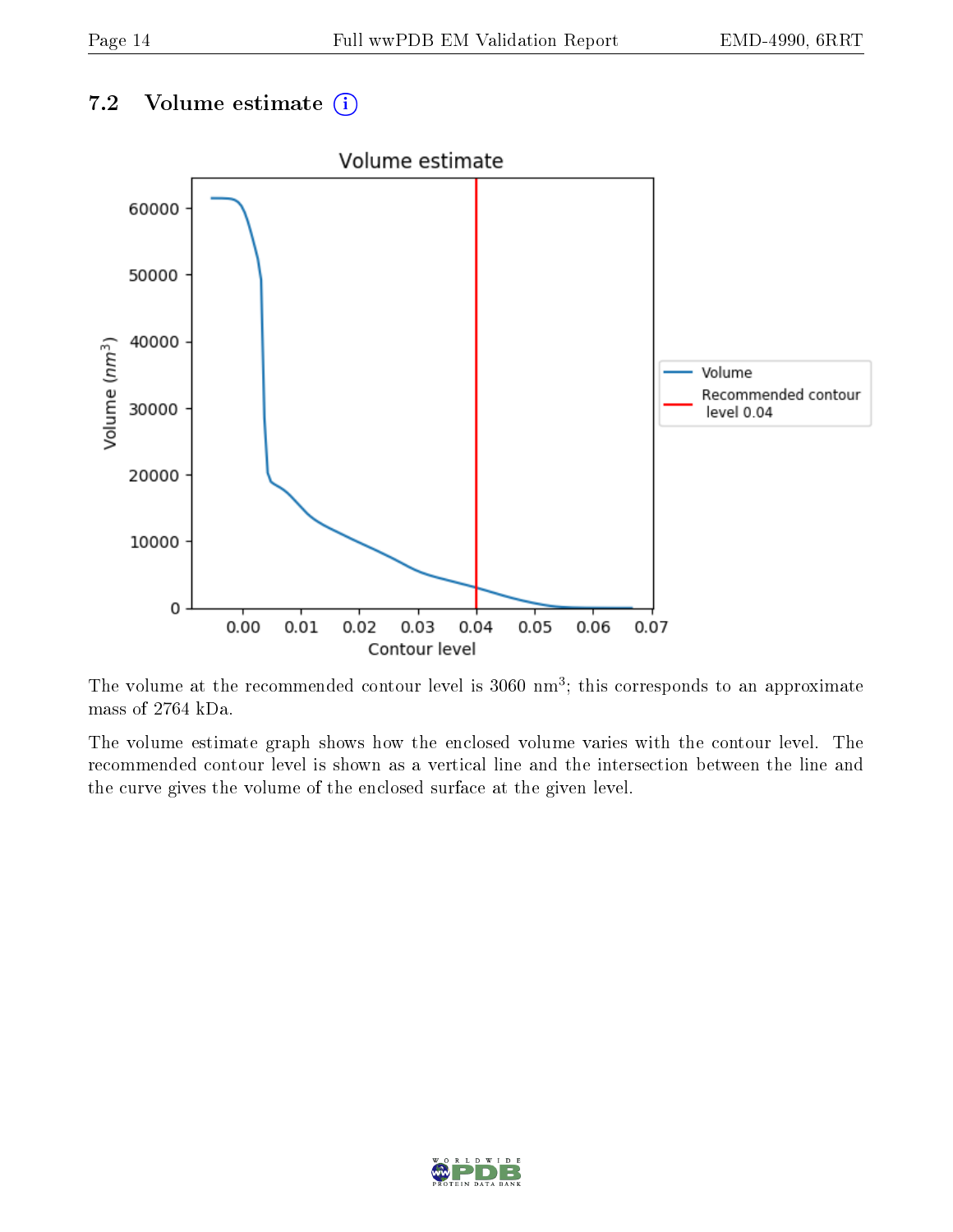## 7.3 Rotationally averaged power spectrum (i)



\*Reported resolution corresponds to spatial frequency of 0.167 Å<sup>-1</sup>

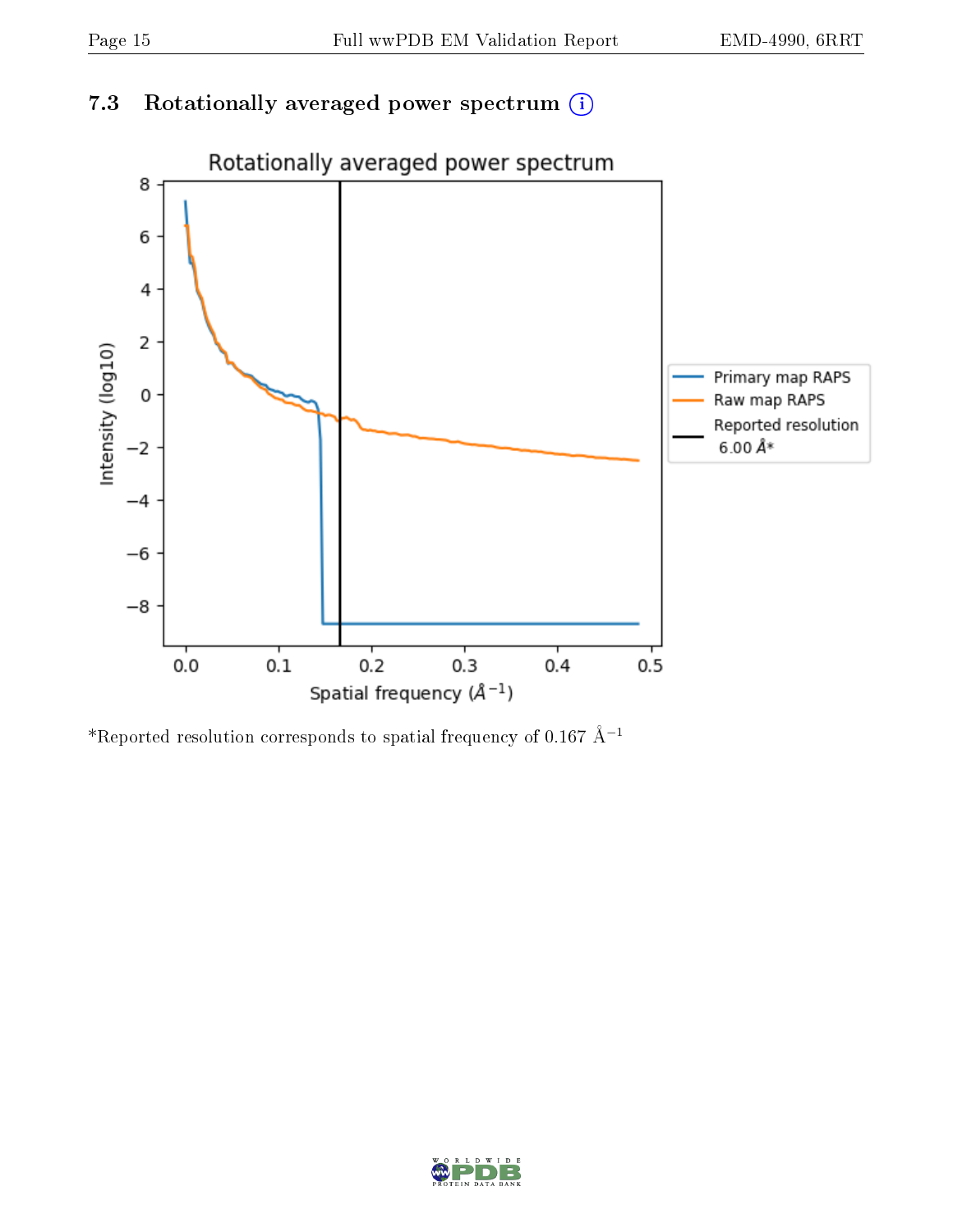## 8 Fourier-Shell correlation (i)

Fourier-Shell Correlation (FSC) is the most commonly used method to estimate the resolution of single-particle and subtomogram-averaged maps. The shape of the curve depends on the imposed symmetry, mask and whether or not the two 3D reconstructions used were processed from a common reference. The reported resolution is shown as a black line. A curve is displayed for the half-bit criterion in addition to lines showing the  $0.143$  gold standard cut-off and  $0.5$  cut-off.

## 8.1 FSC (i)



\*Reported resolution corresponds to spatial frequency of 0.167 Å<sup>-1</sup>

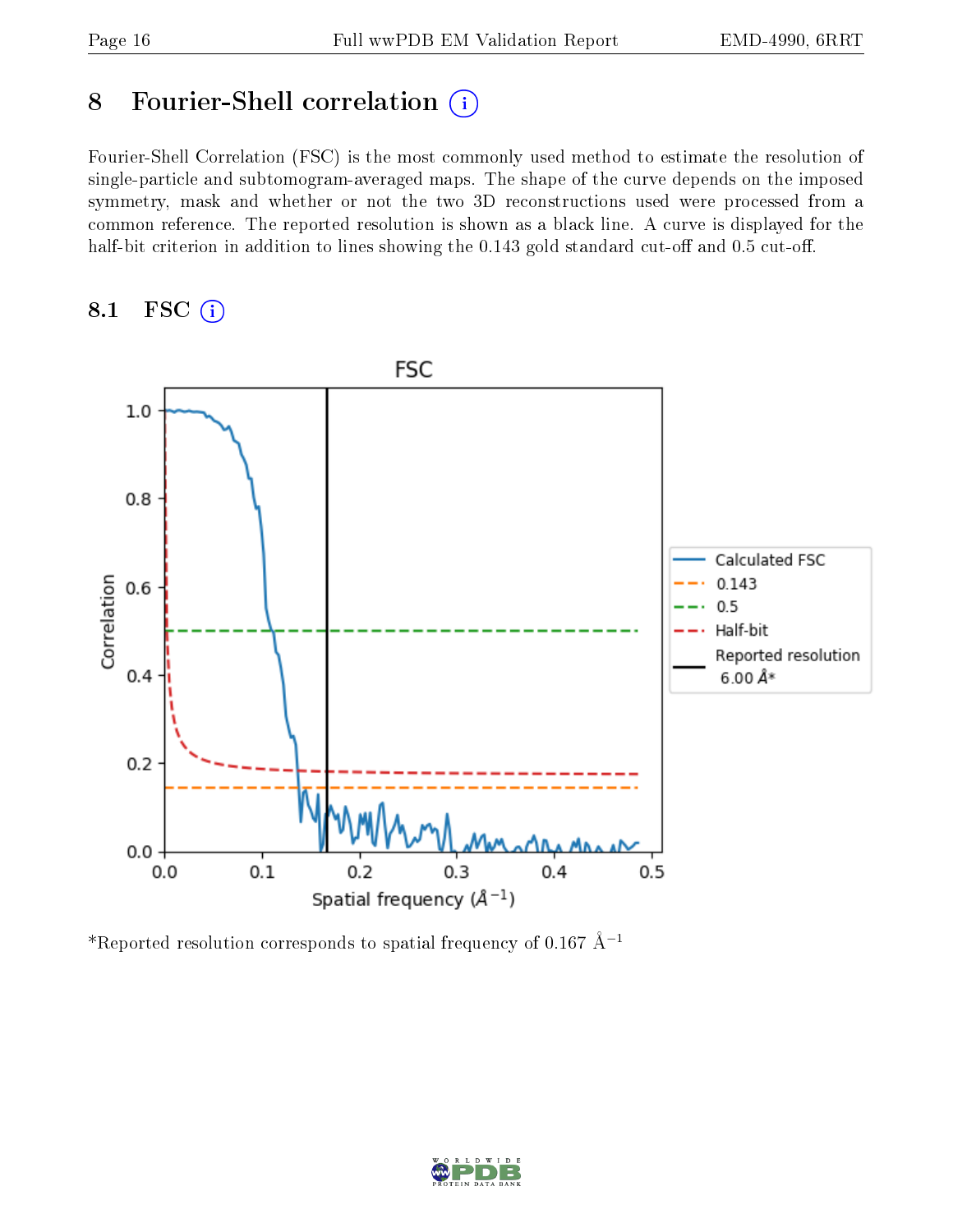## 8.2 Resolution estimates (i)

| Resolution estimate $(A)$ | Estimation criterion (FSC cut-off) |          |          |
|---------------------------|------------------------------------|----------|----------|
|                           | 0.143                              | 0.5      | Half-bit |
| Reported by author        | 6.00                               | $\equiv$ |          |
| Author-provided FSC curve |                                    | $\equiv$ |          |
| $Calculated*$             | 7.39                               | Q 97     | $7.45 -$ |

\*Resolution estimate based on FSC curve calculated by comparison of deposited half-maps. The value from deposited half-maps intersecting FSC 0.143 CUT-OFF 7.39 differs from the reported value 6.0 by more than 10  $\%$ 

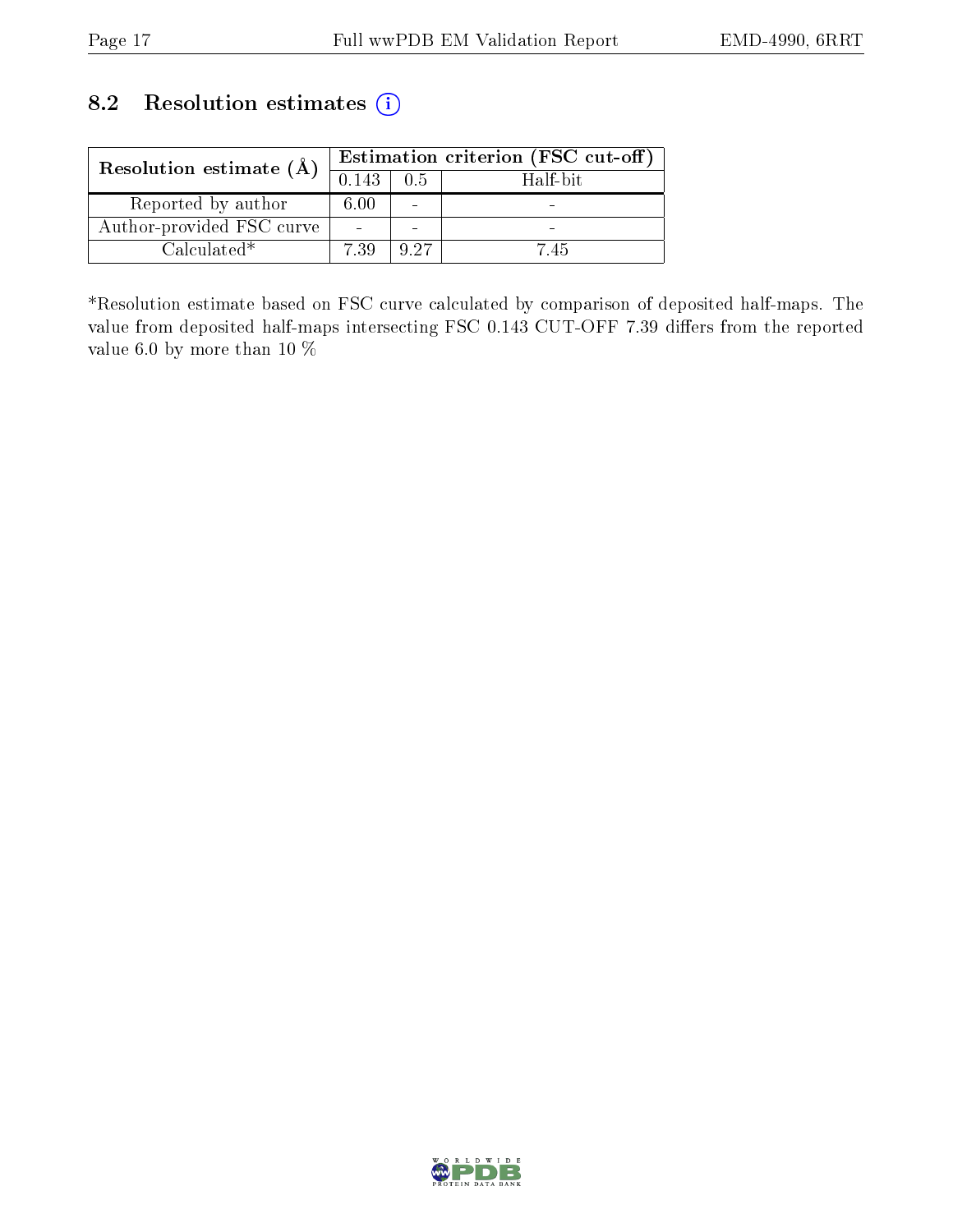## 9 Map-model fit  $(i)$

This section contains information regarding the fit between EMDB map EMD-4990 and PDB model 6RRT. Per-residue inclusion information can be found in section [3](#page-3-0) on page [4.](#page-3-0)

## 9.1 Map-model overlay (i)



The images above show the 3D surface view of the map at the recommended contour level 0.04 at 50% transparency in yellow overlaid with a ribbon representation of the model coloured in blue. These images allow for the visual assessment of the quality of fit between the atomic model and the map.